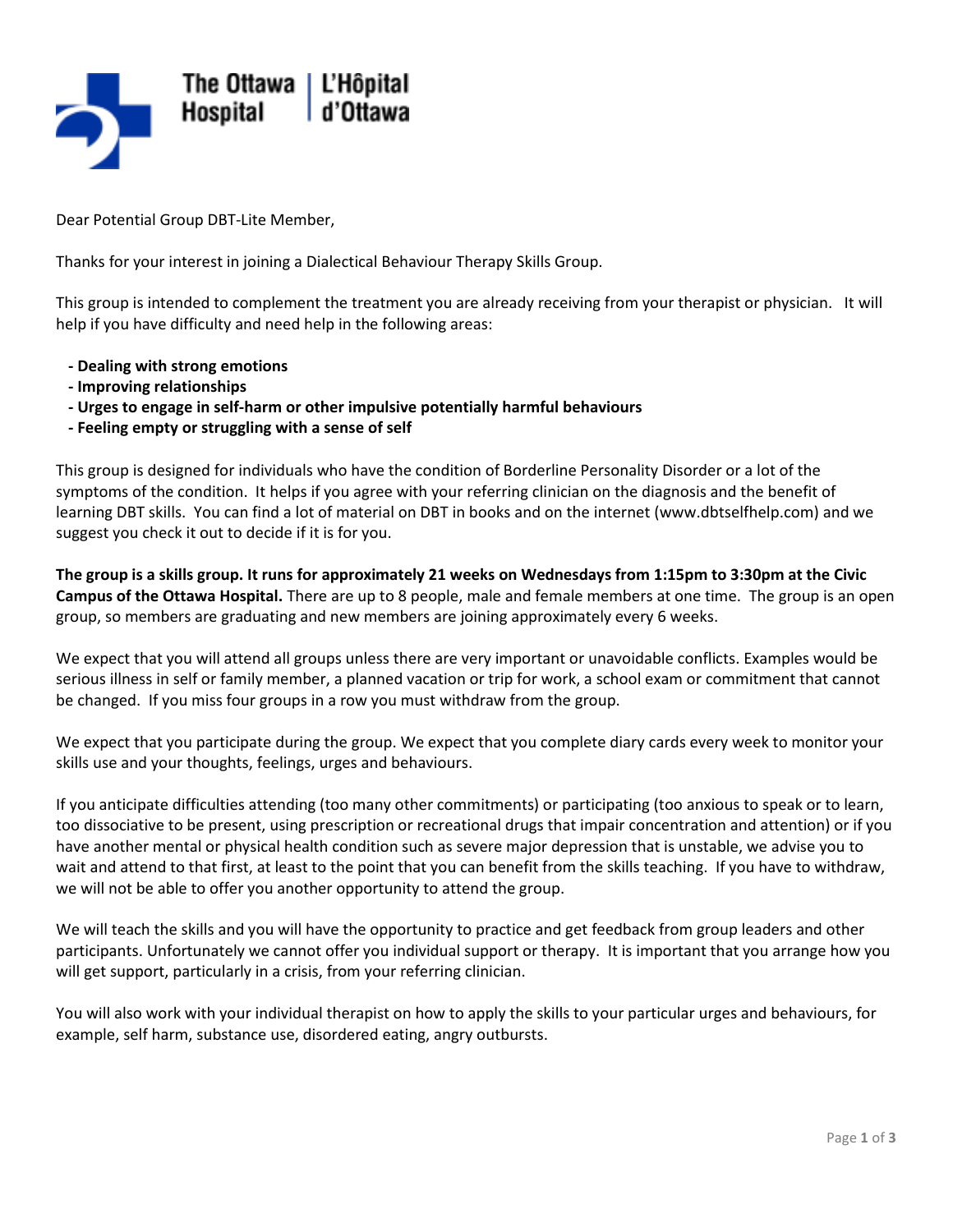**We expect that you;** 

- **1. Agree on the necessity to stop all self harm behaviours.**
- **2. Commit to stopping them.**
- **3. Work on reducing and stopping the behaviours with your individual therapist.**

A principle of DBT is that skills must be practiced in all areas of life. This means that you have to be engaged in a minimum of two hours of activity outside the home per week. This could be paid or volunteer work, school, belonging to an organized recreational or artistic/musical group.

It works best if you identify some goals to work towards during the group time. Goals can be in the areas of improving relationships (with partners, family, and friends), education, work, health and fitness. It is important also to identify the behaviours you want to reduce.

## *Patient Acknowledgement Form*

*Please sign the Patient Acknowledgement Form (following page) acknowledging that you have read and agree to the conditions.* 

## *Goals/Activities/Behaviours*

*Please also write down what your activity outside the home will be and what goals you will work towards during the group. If you want, you can write down what behaviours you need to reduce and stop.* 

## *Accepting Appointment for an Assessment*

*Because only one or two assessments are done a week, please make sure that when you accept an appointment, you are able to take it. We will be able to rebook an appointment if you give us plenty of notice. Only under very rare circumstances (if there is an emergency) will we rebook a NO SHOW.* 

*The DBT-Lite assessments take place on Wednesday mornings at the Outpatient Psychiatry Department (A6), Civic Campus of the Ottawa Hospital.* 

*We look forward to seeing you for an assessment.* 

*Thank you,* 

*Christine Dickson MD, FRCPC Department of Psychiatry, TOH-Civic Campus*